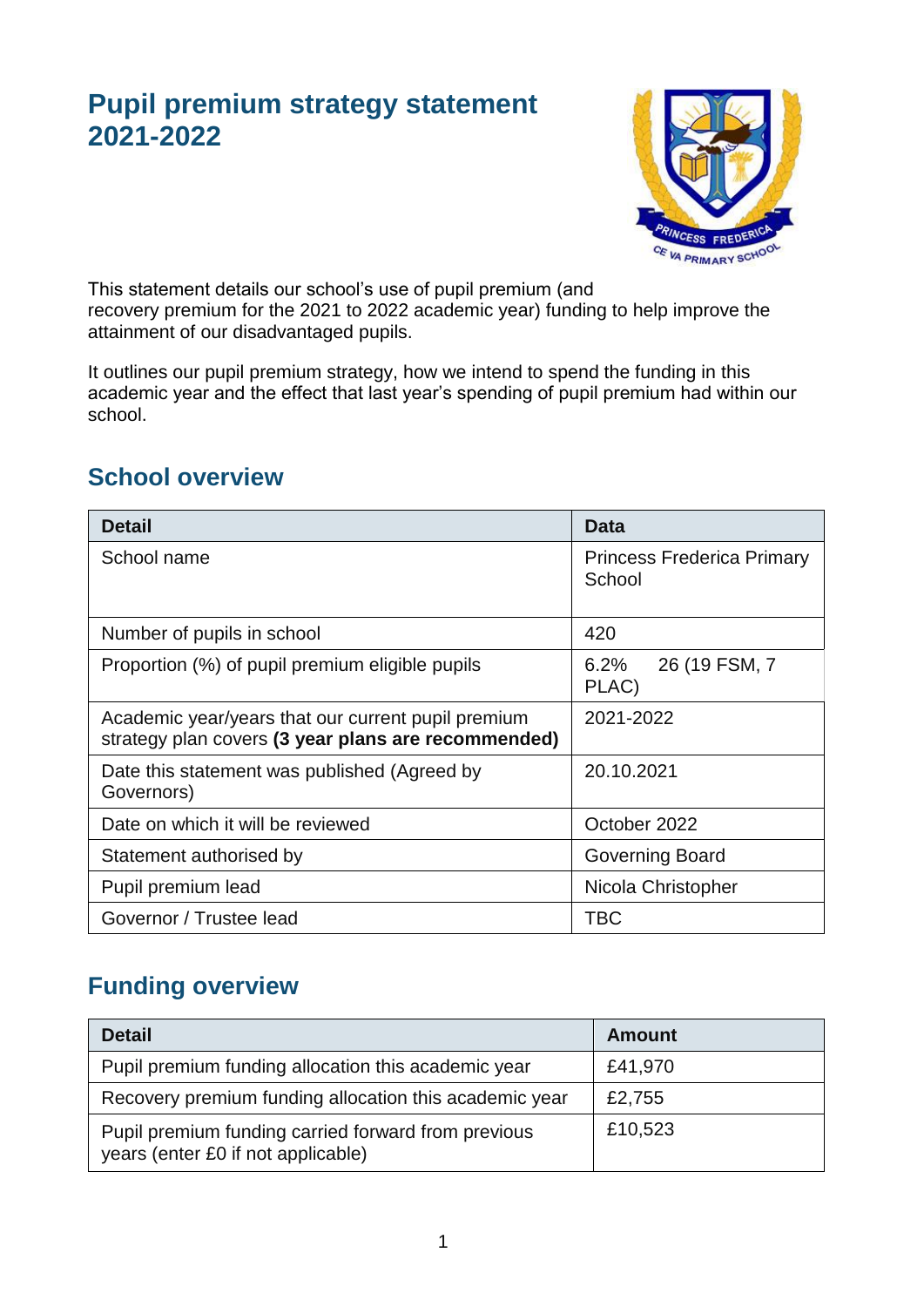# **Part A: Pupil premium strategy plan**

#### **Statement of intent**

In schools where there is a lower proportion of disadvantaged pupils , there can be a danger that they are lost in the system, receive less funding and are burdened with lower expectations. This is not the case at Princess Frederica where the greatest attention is addressed towards ensuring that disadvantaged pupils benefit from close monitoring of their progress and attainment and the wide variety of social and cultural activities that the school provides.

The first key principle of our approach is that a lack of income will not affect the opportunities provided in our school.

We subsidise music lessons, residential trips and after school clubs. Princess Frederica prides itself on the excellent provision of residential trips in years 3 to 6. We believe that every child should be given the opportunity to experience life and lessons outside of the classrooms as a regular part of growing up. Staying away from home for a few nights on a residential trip encourages independence and resilience in children as well as fostering the development of emotional and social skills. These experiences expand the horizons of young people, opening their eyes to the wonders of areas such as art, heritage, culture, adventure and the natural world.

There are numerous benefits to learning to play a musical instrument and our disadvantaged pupils are actively encouraged to take part in regular lessons from peripatetic teachers. Among the benefits of learning to play a musical instrument are: improved maths, reading and comprehension skills; exposure to culture and history, increased memory skills and improved coordination.

The second key principle concerns the progress and attainment of our disadvantaged pupils. We aim to identify achievement gaps early and provide targeted interventions to close educational outcome gaps.

Thorough and regular monitoring of the progress and attainment of disadvantaged pupils is a strength of the school. Pupil progress meetings require class teachers to take responsibility and account for the progress of all pupils in their class. Senior leaders create detailed provision maps that target support and interventions where needed most.

We are using school-led tutoring (either 1-1 or in small groups) combined with evidence based interventions (catch up numeracy and literacy). All children identified as not on track to hit age-related milestones have an additional phonics session everyday and recovery premium funding is used to fund a dedicated member of staff to carry out daily reading with KS1 pupils.

### **Challenges**

This details the key challenges to achievement that we have identified among our disadvantaged pupils.

| <b>Challenge</b><br>number | <b>Detail of challenge</b>                                                                                                                                                                                              |
|----------------------------|-------------------------------------------------------------------------------------------------------------------------------------------------------------------------------------------------------------------------|
|                            | Lack of parental engagement which has an impact on a child's progress and<br>attainment                                                                                                                                 |
|                            | Low income families cannot afford to pay for children to have music lessons,<br>participate in after school clubs or go on residential trips                                                                            |
|                            | Some inconsistencies with the teaching of writing with some aspects of<br>planning and the use of modelled and shared writing requiring refinement and<br>an area that may impact the progress of disadvantaged pupils. |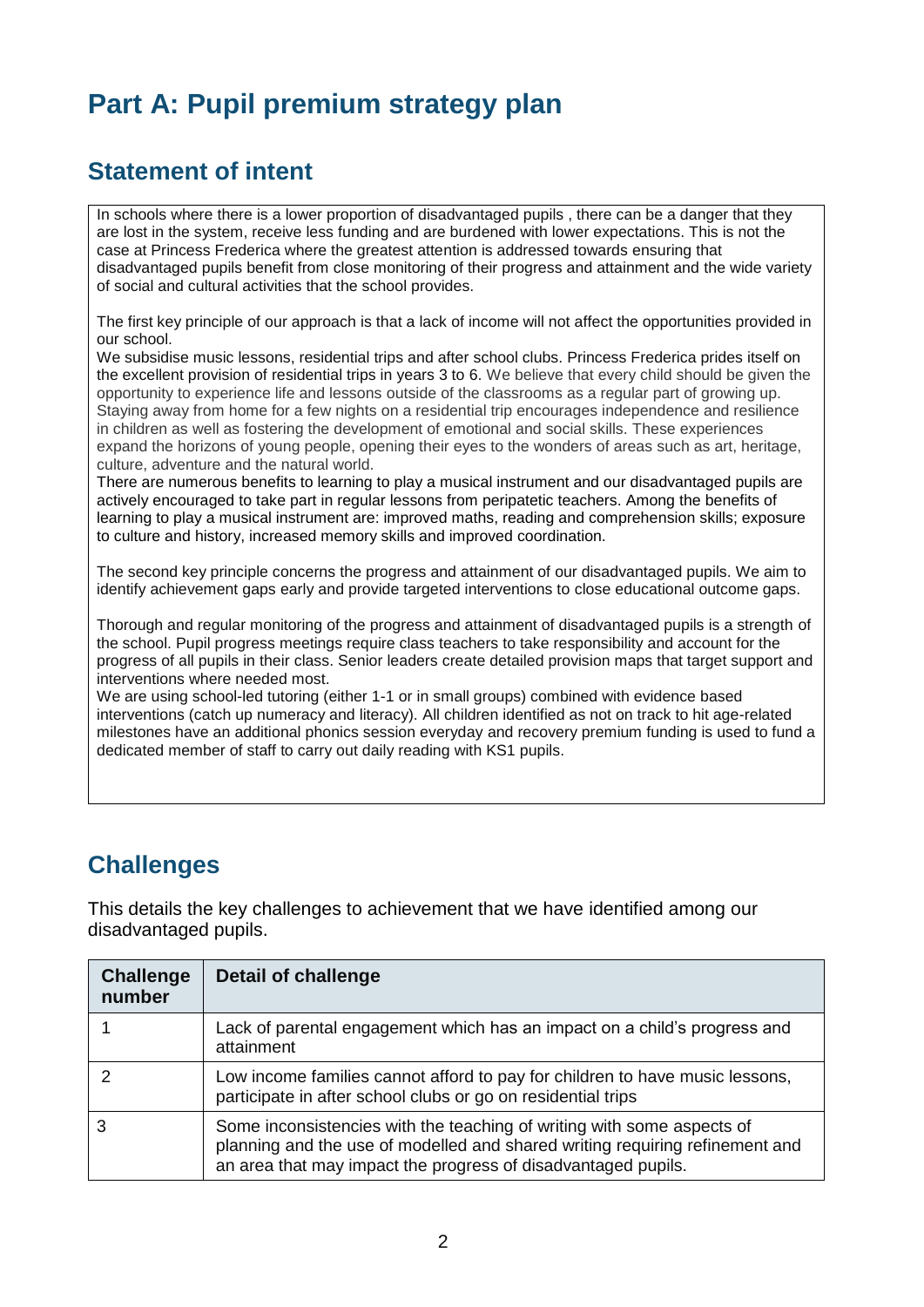|   | Some guided reading inconsistencies remain in the whole school model for<br>teaching reading. These centre around pupils' self-assessment, peer<br>assessment and targets which may impact the progress of disadvantaged<br>pupils.                                                 |
|---|-------------------------------------------------------------------------------------------------------------------------------------------------------------------------------------------------------------------------------------------------------------------------------------|
| 5 | Whole school adoption of maths teaching for mastery has some<br>inconsistencies with regard to the continual use of manipulatives<br>(Representation and Structure), use of stem sentences (Mathematical<br>Thinking) and regular practising of key instant recall facts (Fluency). |
| 6 | Ensuring that the disadvantaged pupils pass the phonics screening                                                                                                                                                                                                                   |
|   | Poor attendance of some disadvantaged pupils. If not in school they are not<br>learning.                                                                                                                                                                                            |
| 8 | Disadvantaged pupils not attending full time nursery can miss crucial<br>experiences before joining Reception classes.                                                                                                                                                              |

#### **Intended outcomes**

This explains the outcomes we are aiming for **by the end of our current strategy plan**, and how we will measure whether they have been achieved.

| Intended outcome                                                                                                                                                                                                                                                                              | Success criteria                                                                                                                                                                             |
|-----------------------------------------------------------------------------------------------------------------------------------------------------------------------------------------------------------------------------------------------------------------------------------------------|----------------------------------------------------------------------------------------------------------------------------------------------------------------------------------------------|
| Disadvantaged pupils achieve a positive value<br>added score in reading, writing and maths in<br><b>KS2.</b>                                                                                                                                                                                  | Positive value added scores in reading,<br>writing and maths                                                                                                                                 |
| Disadvantaged pupils in year 1 pass the<br>phonics screening test                                                                                                                                                                                                                             | Disadvantaged pupils achieve national<br>expected standard                                                                                                                                   |
| Disadvantaged pupils are provided with and<br>encouraged to take advantage of<br>opportunities to participate on a wide range of<br>social/cultural activities: after school clubs,<br>music lessons and residential trips giving<br>them greater confidence and building cultural<br>capital | 100 % of disadvantaged pupils go on<br>residential trips<br>Disadvantaged pupils are prioritised when<br>after school clubs are offered<br>90% of disadvantaged pupils have music<br>lessons |
| Attendance of disadvantaged pupils is at least<br>equal to whole school attendance target of<br>98%                                                                                                                                                                                           | Attendance of disadvantaged pupils is<br>monitored weekly<br>EWO meetings held with parents where<br>necessary                                                                               |
| Identified nursery children are better prepared<br>for Reception both academically, socially and<br>emotionally.                                                                                                                                                                              | Disadvantaged pupils in nursery attend at<br>least 2 extra afternoons a week                                                                                                                 |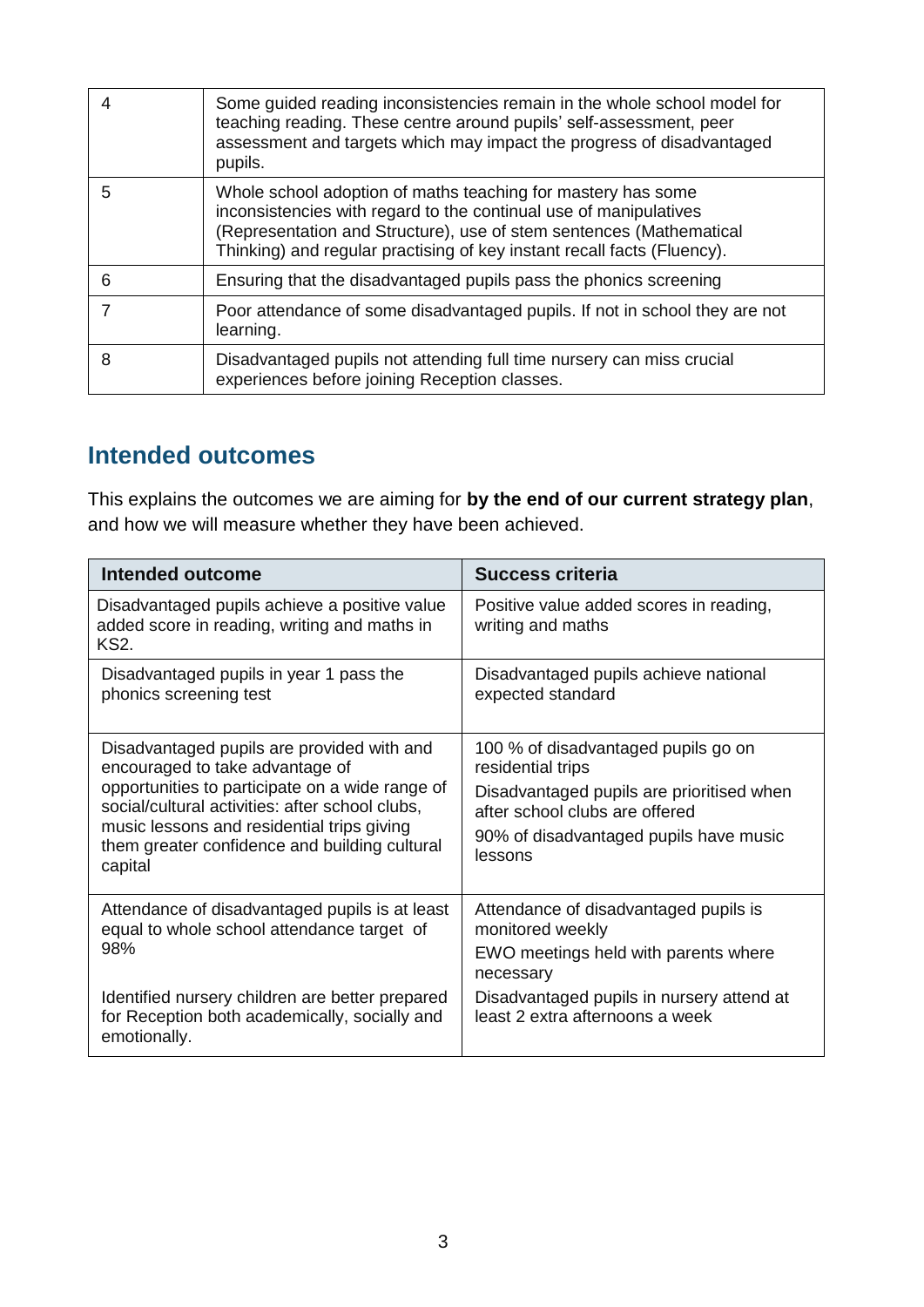# **Activity in this academic year**

This details how we intend to spend our pupil premium (and recovery premium funding) **this academic year** to address the challenges listed above.

#### **Teaching (for example, CPD, recruitment and retention)**

Budgeted cost: £ *11,304*

| <b>Activity</b>                                                                                                      | Evidence that supports this approach                                                                                                                                                                                                                                                                                                                                                                                                                                                                                                                                                                                                                                                                                                                                                                                                                                                                                                                                                                                                                                                                                                                                                                                                                                            | <b>Challenge</b><br>number(s)<br>addressed |
|----------------------------------------------------------------------------------------------------------------------|---------------------------------------------------------------------------------------------------------------------------------------------------------------------------------------------------------------------------------------------------------------------------------------------------------------------------------------------------------------------------------------------------------------------------------------------------------------------------------------------------------------------------------------------------------------------------------------------------------------------------------------------------------------------------------------------------------------------------------------------------------------------------------------------------------------------------------------------------------------------------------------------------------------------------------------------------------------------------------------------------------------------------------------------------------------------------------------------------------------------------------------------------------------------------------------------------------------------------------------------------------------------------------|--------------------------------------------|
| English lead<br>supporting<br>identified year<br>groups and<br>teachers                                              | The best available evidence indicates that great<br>teaching is the most important lever schools have to<br>improve pupil attainment. Ensuring every teacher is<br>supported in delivering high-quality teaching is<br>essential to achieving the best outcomes for all pupils,<br>particularly the most disadvantaged among them.<br>(https://educationendowmentfoundation.org.uk/support-<br>for-schools/school-improvement-planning/1-high-<br>quality-teaching)                                                                                                                                                                                                                                                                                                                                                                                                                                                                                                                                                                                                                                                                                                                                                                                                             | 3                                          |
| Maths lead<br>supporting the<br>embedding of<br>maths mastery<br>Mastering number<br>CPD in Rec/year 1<br>and year 2 | OFSTED have identified a link between teaching for<br>mastery approach and improved learning in<br>mathematics in schools they have visited.<br>(NCETM Primary teaching for Mastery report July<br>2019)<br>Mastering Number is a major new initiative from the<br>NCETM and Maths Hubs. The year-long programme is<br>aimed at strengthening the understanding of number,<br>and fluency with number facts, among children in the<br>first three years of school. Lead teacher participants<br>(teachers of Reception, Year 1 and Year 2) will receive<br>training and resources equipping them to give their<br>class a daily short 'number sense' session as part of<br>scheduled maths teaching.<br>Leading the programme is the NCETM's Director for Pri-<br>mary Mathematics, Debbie Morgan. The rekenrek looks<br>like a simple piece of equipment, but it can be very pow-<br>erful. Used by skilful, trained teachers it can help chil-<br>dren move away from counting in ones to start doing<br>basic mental calculations. We call this 'number sense',<br>and research tells us that if children develop fluency and<br>flexibility with number facts and relationships early on,<br>they will make much more progress later, in both maths<br>and other subjects.' | 5                                          |
| Whole staff<br>phonics training<br>both through the<br>Phonics provider<br>and by the<br>experienced<br>Phonics lead | The Rose Review (2006) recommended that high<br>quality systematic phonic work as defined by the<br>review, should be taught.<br>Systematics phonics instruction proved to be<br>universally effective, it should be implemented as part<br>of literacy programs to teach beginning reading as well<br>as to prevent and remediate reading difficulties.<br>(National Institute of Child Health and Human<br>Development, 2000)                                                                                                                                                                                                                                                                                                                                                                                                                                                                                                                                                                                                                                                                                                                                                                                                                                                 | 6                                          |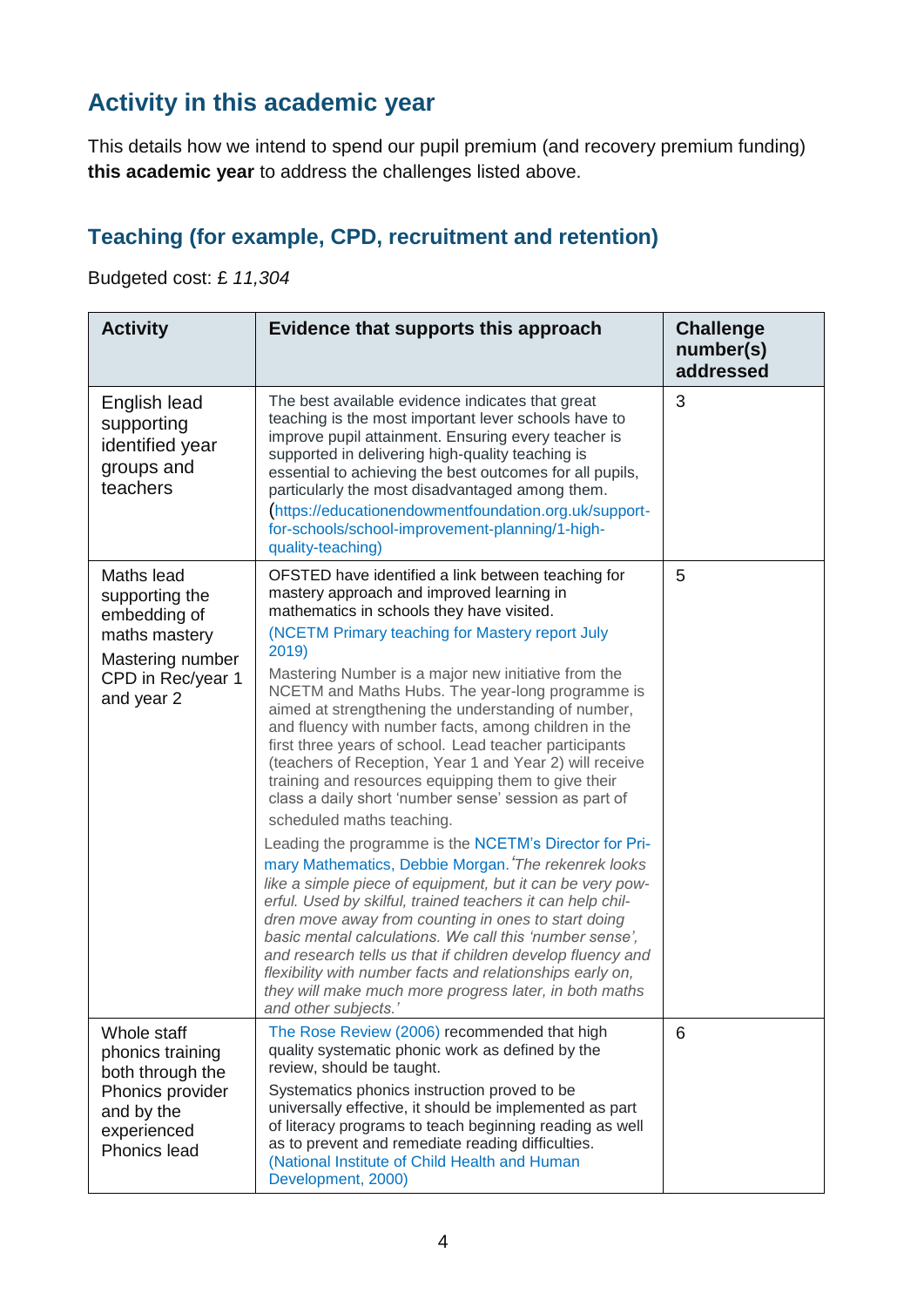|                                                                                                          | Monster Phonics is a fun way to teach Systematic<br>Synthetic Phonics. Its advanced multisensory approach<br>uses 10 Monster characters to create interest and<br>engagement for children. Studies show a 38% increase<br>in spelling accuracy in 5 weeks and a 23-month<br>improvement in reading age over a 5-month period.<br>(https://monsterphonics.com/)                                                                                                                                                                                                                                                                                                                                                                               |   |
|----------------------------------------------------------------------------------------------------------|----------------------------------------------------------------------------------------------------------------------------------------------------------------------------------------------------------------------------------------------------------------------------------------------------------------------------------------------------------------------------------------------------------------------------------------------------------------------------------------------------------------------------------------------------------------------------------------------------------------------------------------------------------------------------------------------------------------------------------------------|---|
| Reading lead<br>supporting<br>teachers to carry<br>out whole class<br>guided reading<br>model in yrs 2-6 | There is some evidence that when reading individually<br>students are likely to read more quickly and cover more<br>text Effective readers often employ strategies such as<br>re-reading an unclear section of the text. These<br>strategies can be utilised when reading alone, but not<br>when reading aloud as a whole class. Hilden, K. and J.<br>Jones (2012). 'A Literacy Spring Cleaning: Sweeping<br>Round Robin Reading Out of Your Classroom.                                                                                                                                                                                                                                                                                      | 4 |
| Progression<br>through banded<br>decodeable books                                                        | The national curriculum says that pupils should be<br>taught to:  read aloud accurately books that are<br>consistent with their developing phonic knowledge and<br>that do not require them to use other strategies to work<br>out words. Department for Education (2013). 'The<br>national curriculum in England. Framework document,<br>September 2013' This is why schools should invest in<br>books that have been carefully structured in cumulative<br>steps for children learning to read, so that they can<br>decode every word as their knowledge of the alphabetic<br>code increases. These books are often referred to<br>simply as 'decodable' books<br>Reading Framework: Teaching the foundations of<br>Literacy Dfe July 2021 |   |

#### **Targeted academic support (for example, tutoring, one-to-one support structured interventions)**

#### Budgeted cost: £ *23,285*

| <b>Activity</b>                                                       | Evidence that supports this approach                                                                                                                                                                                                                                                                                                                                                                                                                                                                                  | <b>Challenge</b><br>number(s)<br>addressed |
|-----------------------------------------------------------------------|-----------------------------------------------------------------------------------------------------------------------------------------------------------------------------------------------------------------------------------------------------------------------------------------------------------------------------------------------------------------------------------------------------------------------------------------------------------------------------------------------------------------------|--------------------------------------------|
| School led<br>tutoring of<br>disadvantaged<br>pupils (25% of<br>cost) | Evidence indicates that one to one tuition can be<br>effective, providing approximately five additional months'<br>progress on average.<br>Studies in England have shown that pupils eligible for<br>free school meals typically receive additional benefits<br>from one to one tuition. Low attaining pupils are<br>particularly likely to benefit.<br>Educationendowmentfoundation.org.uk/education-<br>evidence/teaching-learning-toolkit/one-to-one-tuition<br>School led tutoring funding from government is 75% | 1                                          |
| Catch up<br>literacy/numeracy<br>intervention                         | Some pupils may require additional support alongside<br>high-quality teaching in order to make good progress.<br>The evidence indicates that small group and one to one<br>interventions can be a powerful tool for supporting these<br>pupils when they are used carefully.<br>educationendowmentfoundation.org.uk/support-for-<br>schools/school-improvement-planning/2-targeted-<br>academic-support                                                                                                               | 1                                          |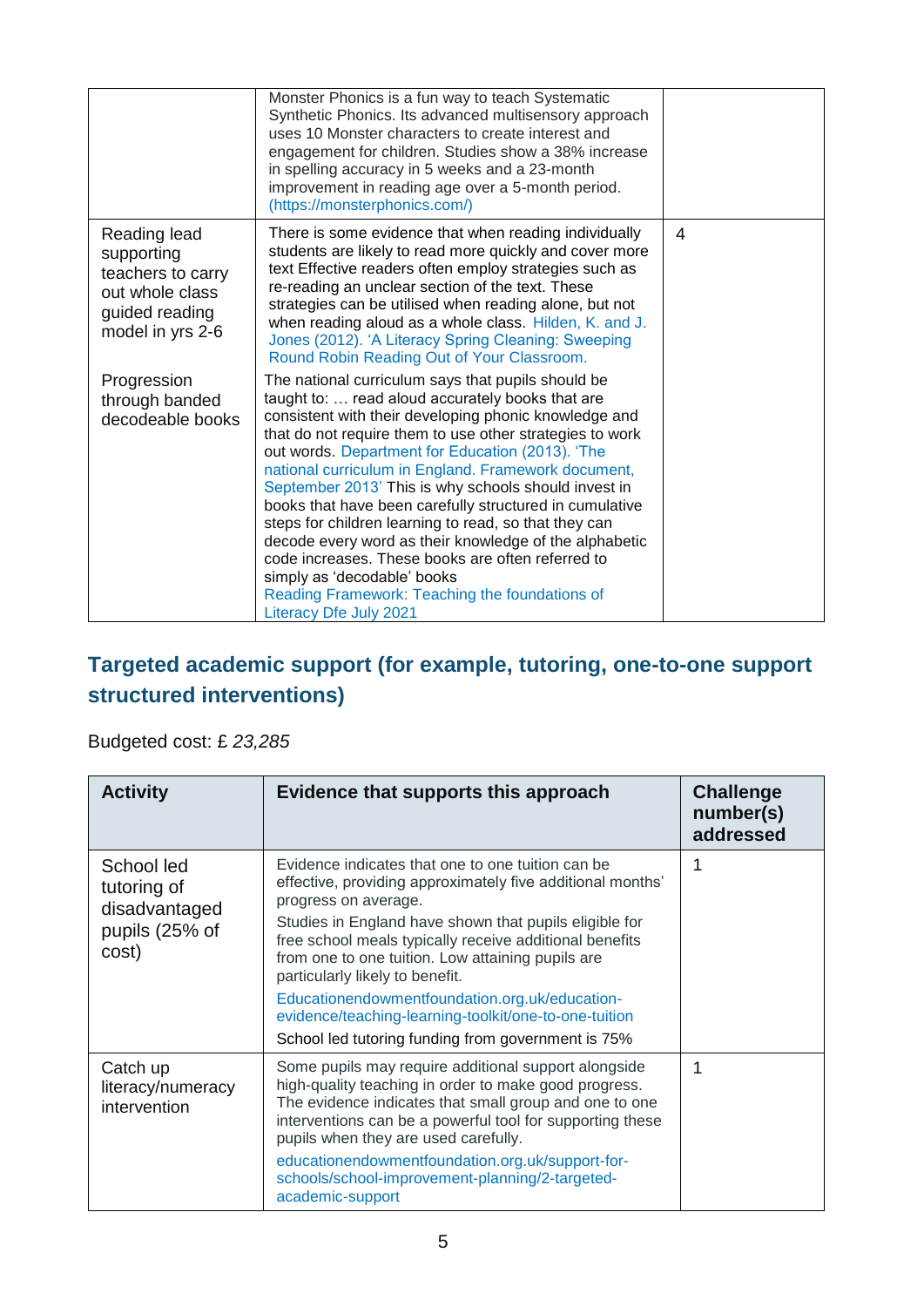| Small group<br>literacy support of<br>year 6 children                    | Children are able to focus more consistently on their<br>work and get more high quality teacher support. Children<br>are motivated to succeed and are challenged on<br>language complexity, composition and audience.<br>Additional small group support can be effectively<br>targeted at pupils from disadvantaged backgrounds, and<br>should be considered as part of a school's pupil<br>premium strategy.<br>https://educationendowmentfoundation.org.uk/education-<br>evidence/teaching-learning-toolkit/small-group-tuition                   | 1 |
|--------------------------------------------------------------------------|-----------------------------------------------------------------------------------------------------------------------------------------------------------------------------------------------------------------------------------------------------------------------------------------------------------------------------------------------------------------------------------------------------------------------------------------------------------------------------------------------------------------------------------------------------|---|
| Employment of a<br>part time reading<br>interventions<br>teacher for KS1 | Children do not just 'become' readers, however, and<br>reading engagement is not possible if children struggle<br>with the basic mechanics of reading. Fluency and<br>enjoyment are the result of careful teaching and frequent<br>practice. Ensuring children become fluent and engaged<br>readers at the very earliest stages also helps avoid the<br>vicious circle of reading difficulty and demotivation that<br>makes later intervention more challenging. Reading<br>Framework: Teaching the foundations of Literacy Dfe<br><b>July 2021</b> | 1 |
| Additional phonics<br>lessons                                            | The teaching of phonics should be matched to children's<br>current level of skill in terms of their phonemic<br>awareness and their knowledge of letter sounds and<br>patterns (graphemes).<br>https://educationendowmentfoundation.org.uk/education-<br>evidence/teaching-learning-toolkit/phonics                                                                                                                                                                                                                                                 | 6 |

#### **Wider strategies (for example, related to attendance, behaviour, wellbeing)**

#### Budgeted cost: £ 17,437

| <b>Activity</b>                                             | <b>Evidence that supports this</b><br>approach                                                                                                                                                                                                                                                                                                                                           | <b>Challenge</b><br>number(s)<br>addressed |
|-------------------------------------------------------------|------------------------------------------------------------------------------------------------------------------------------------------------------------------------------------------------------------------------------------------------------------------------------------------------------------------------------------------------------------------------------------------|--------------------------------------------|
| Subsidising after<br>school clubs                           | Raising the self-esteem of children,<br>particularly those from disadvantaged<br>backgrounds, is a central mission of the<br>extended schools programme.                                                                                                                                                                                                                                 | 2                                          |
| Subsidising music<br>lessons and purchase<br>of instruments | A study conducted by the University of<br>Vermont College of Medicine, examined the<br>effect of learning an instrument on the brain.<br>It concluded that as well as refining fine<br>motor skills, learning an instrument is<br>incredibly beneficial to a child's emotional<br>and behavioural development. Journal of<br>American Academy of Child and Adolescent<br>Psychiatry 2015 | $\overline{2}$                             |
| Subsidising cost of<br>residential trips                    | In 2008 an Ofsted report concluded that<br>taking students out of the classroom and into<br>a more interactive environment was an<br>excellent way to engage those students who<br>find academic work challenging.                                                                                                                                                                       | $\overline{2}$                             |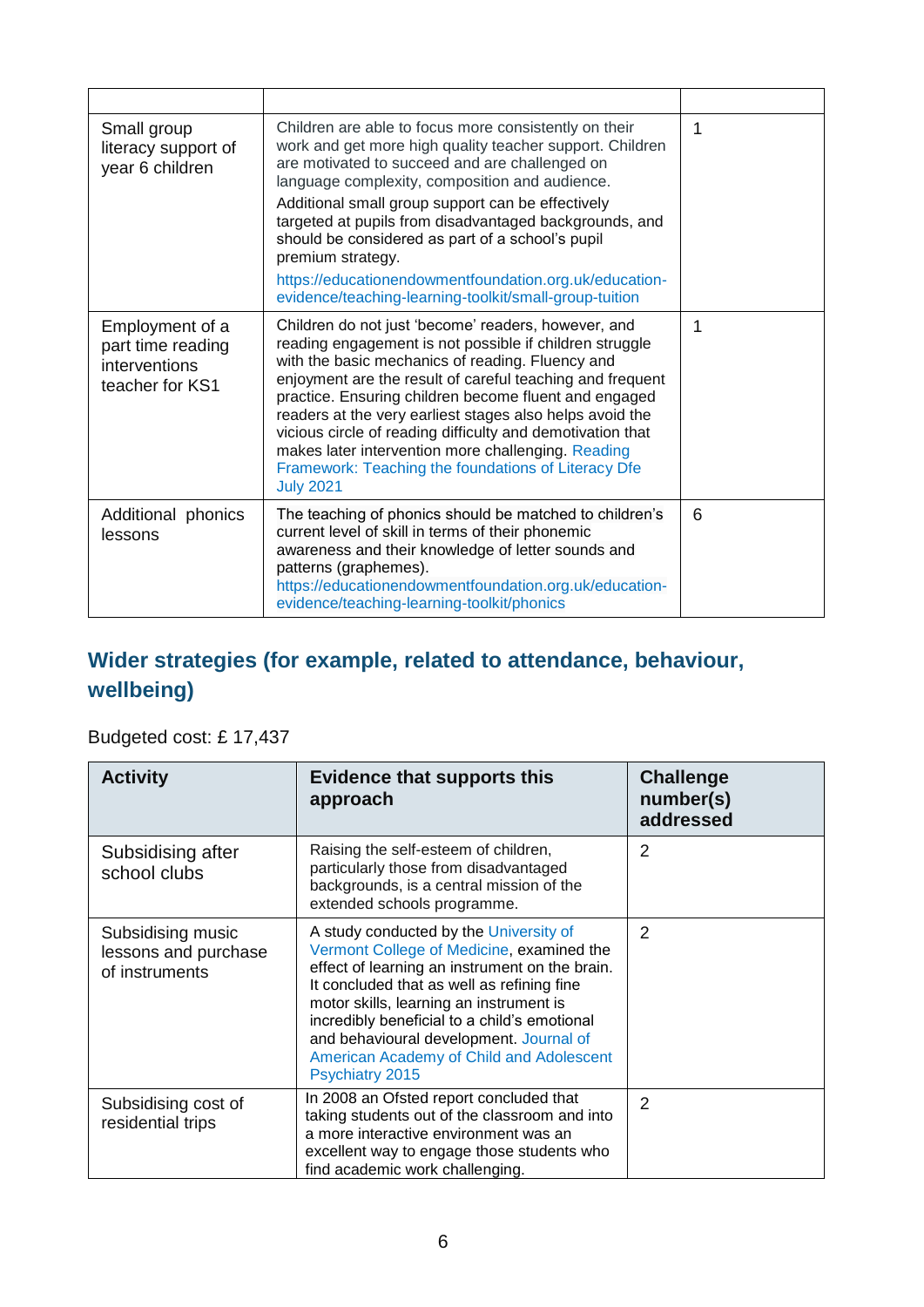|            | Findings from a comparative research study<br>conducted by University of Cumbria (2019)<br>found that residential experiences."<br>increased pupils' engagement, enhanced<br>relationships and assisted their resilience<br>and mindfulness." Findings also suggested<br>that residentials positively impact<br>"vulnerable students, in particular those<br>deemed likely to underachieve."<br>When planned and implemented well,<br>learning outside the classroom contributed<br>significantly to raising standards and<br>improving pupils' personal, social and<br>emotional development. Ofsted Learning<br>Outside the Classroom: How far should you<br>Go? 2008                                                            |     |
|------------|------------------------------------------------------------------------------------------------------------------------------------------------------------------------------------------------------------------------------------------------------------------------------------------------------------------------------------------------------------------------------------------------------------------------------------------------------------------------------------------------------------------------------------------------------------------------------------------------------------------------------------------------------------------------------------------------------------------------------------|-----|
| Attendance | Creating continuity and maintaining learning<br>expectations for children between early<br>learning and primary school environments is<br>a defining characteristic of ready schools<br>(Lombardi 1992). The greater the gap<br>between the early childhood care and<br>education system and the primary school<br>system, the greater the challenge for young<br>children to transition from an early learning<br>to a primary school environment.<br>Research has shown that preschool,<br>particularly high-quality preschool, plays an<br>important role in developing many of the<br>cognitive and social skills that researchers<br>as well as educators consider to be<br>essential for school readiness (Barnett,<br>1995) | 7/8 |

**Total budgeted cost: £** *52,026*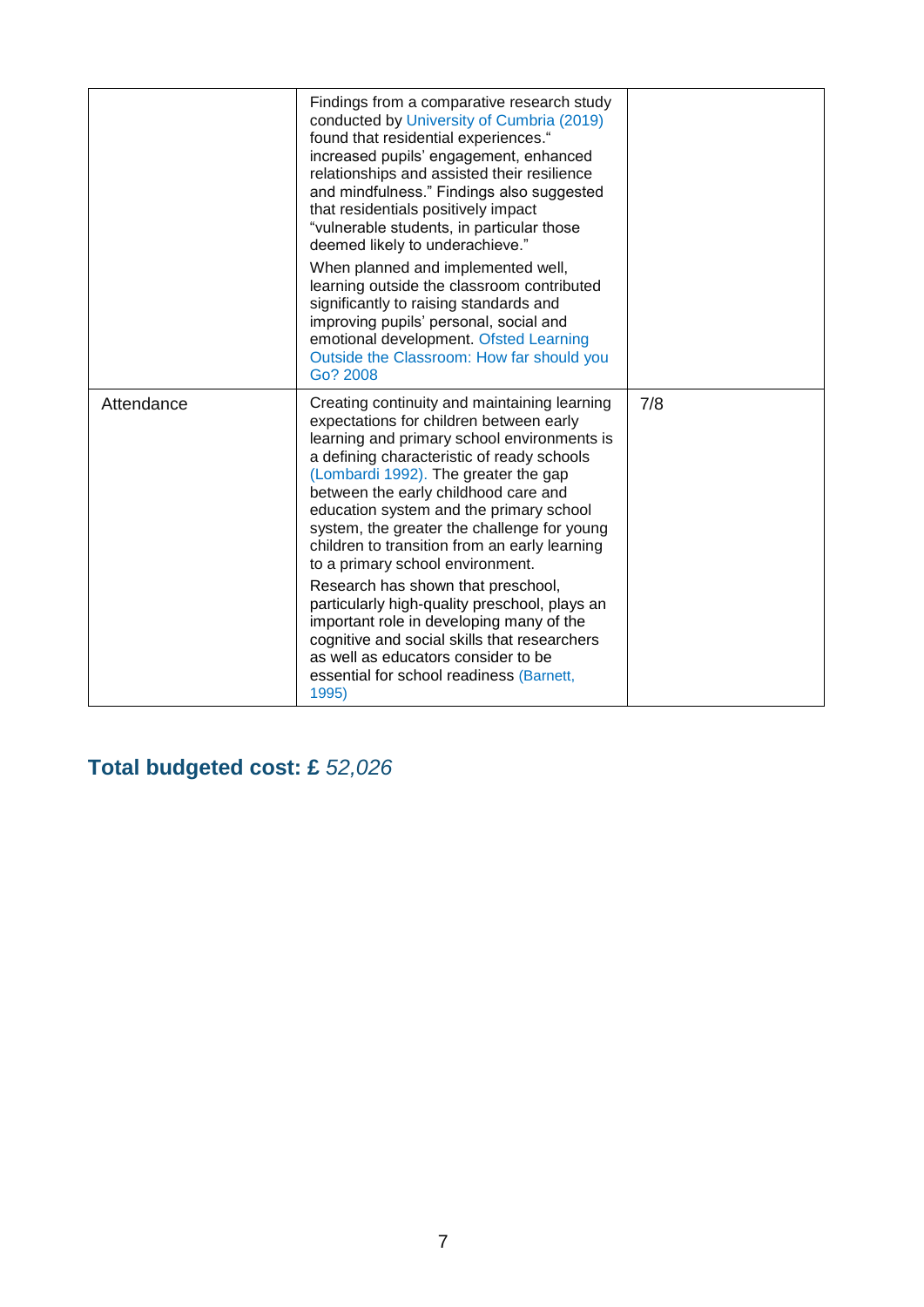# **Part B: Review of outcomes in the previous academic year**

## **Pupil premium strategy outcomes**

This details the impact that our pupil premium activity had on pupils in the 2020 to 2021 academic year.

| Aim                                                                            | <b>Outcome</b>                                                                                           |
|--------------------------------------------------------------------------------|----------------------------------------------------------------------------------------------------------|
| Progress and attainment in reading,<br>writing and maths in year 6             | Reading- 100% of disadvantaged pupils<br>working at expected standard (96% non-<br>disadvantaged)        |
|                                                                                | Progress measure +0.19 (+0.01 non-<br>disadvantaged)                                                     |
|                                                                                | Writing - 71 % of disadvantaged pupils<br>working at expected standard ((78% non-<br>disadvantaged)      |
|                                                                                | Progress +0.19 (-0.1 non-disadvantaged)                                                                  |
|                                                                                | Maths - 86% of disadvantaged pupils<br>working at expected standard (96% non-<br>disadvantaged)          |
|                                                                                | Progress-0.14 (-0.03 non-disadvantaged)                                                                  |
|                                                                                | Progress of disadvantaged pupils is slightly<br>below advantaged pupils in reading, writing<br>and maths |
|                                                                                | Year 4 - reading progress 0 (+0.04 non<br>disadvantaged)                                                 |
|                                                                                | Year 4 – writing progress -0.22 (-0.12 non-<br>disadvantaged)                                            |
| Progress in reading, writing and maths in<br>year 4 and 5                      | Year $4$ – maths progress $+0.06$ ( $+0.10$ non-<br>disadvantaged)                                       |
|                                                                                | Year 5 - reading progress -0.44 (-0.02 non-<br>disadvantaged)                                            |
|                                                                                | Year 5 - Writing progress -0.42 (-0.21 non-<br>disadvantaged)                                            |
|                                                                                | Year 5 - Maths progress -0.44 (-0.16 non-<br>disadvantaged)                                              |
|                                                                                | Progress in year 1 reading was accelerated<br>with the employment of a dedicated KS1<br>reading TA.      |
| Progress in reading and phonics in EYFS<br>and KS1                             | Progress in reading was +0.67 for<br>disadvantaged pupils, 0.66 for non-<br>disadvantaged pupils         |
|                                                                                | Year 1 phonics screening 100%<br>disadvantaged pupils passed, 84% non-<br>disadvantaged pupils           |
| Opportunities to participate in a wide<br>range of social/ cultural activities | No educational visits or residential trips took<br>place.                                                |